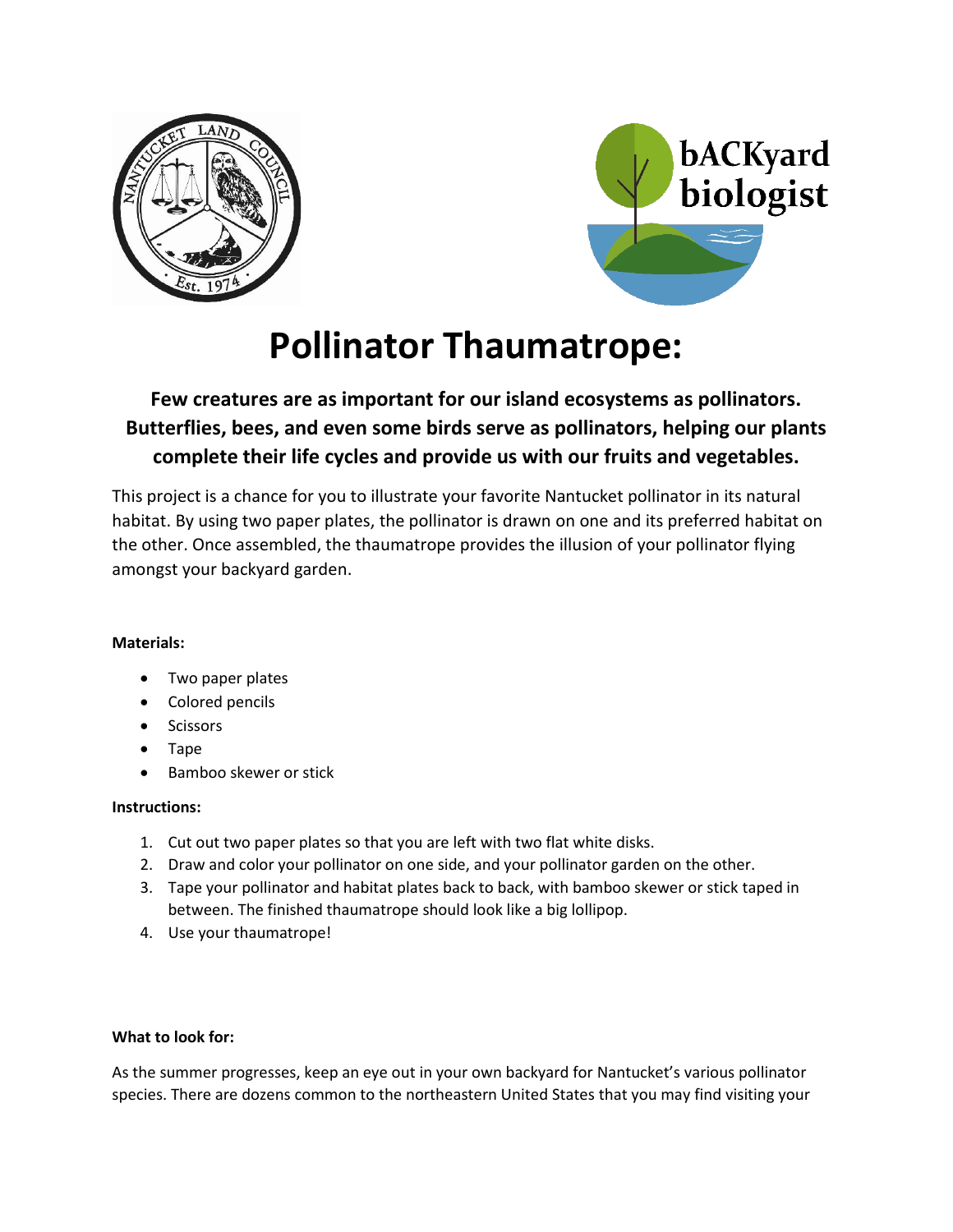flowers. To encourage certain species, plant native flowers and shrubs. A common example, and the one we used for this craft is the monarch butterfly. They exclusively utilize milkweed for their larval stage before migrating all the way to central America! Milkweed grows naturally and is a wonderful addition to any backyard.

#### **Thaumatrope materials:**